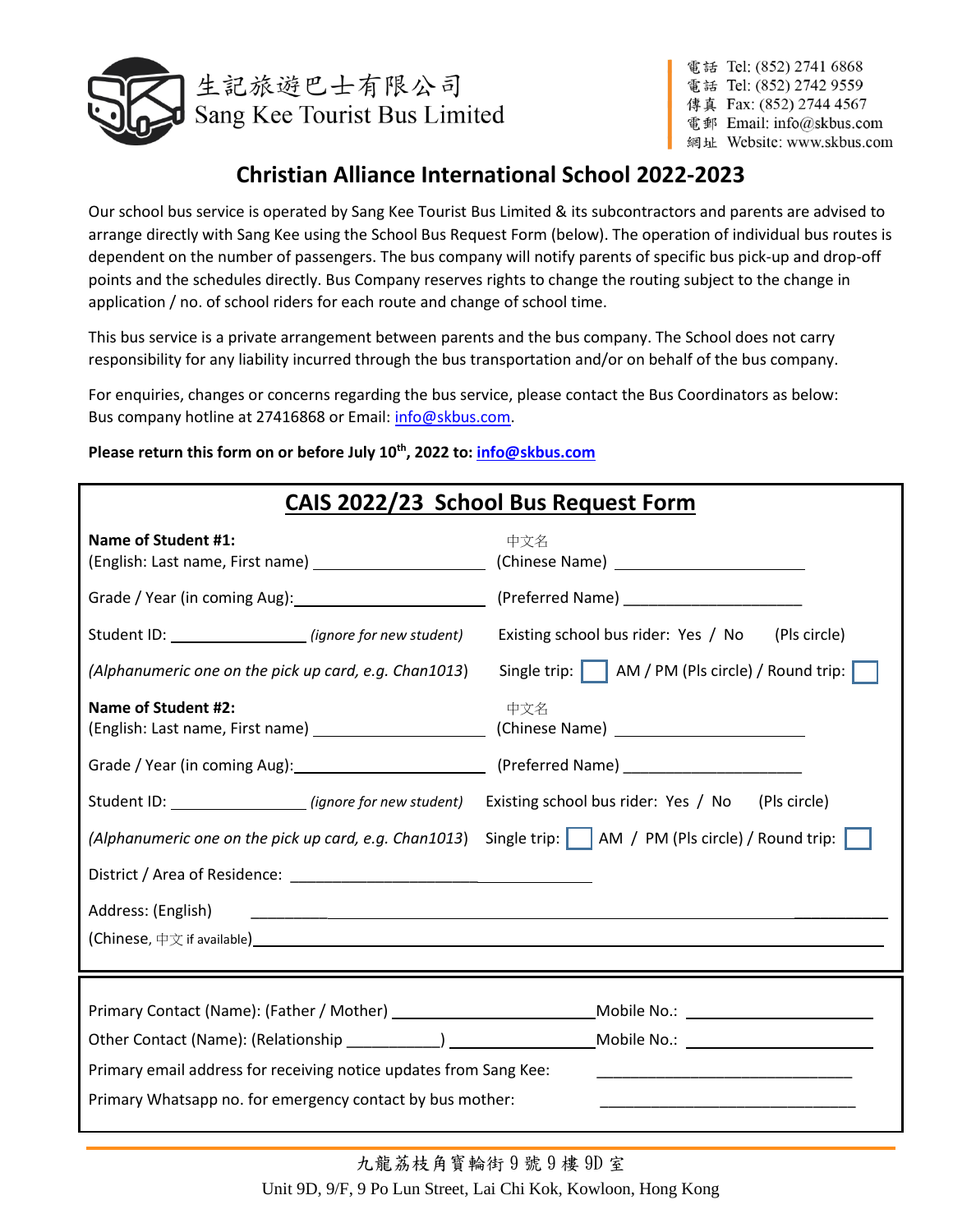

# **SCHOOL BUS POLICY – GUIDELINES FOR PARENTS / GUARDIAN**

Parents/Guardians are requested to remind children of the behavior expectations of students when travelling on school buses. School behavior management guidelines apply on school buses.

# **Expected Behavior of Students on the Buses**

- Sit with seatbelts securely fastened at all times. Seatbelts must not be removed until the bus has come to a complete stop.
- Stay seated until the bus comes to a complete stop.
- Follow instructions of the Bus Assistants at all times and show courtesy towards the adults and fellow students on the bus.
- Keep hands, arms and heads inside the bus at all times. Keep clear of the emergency exit.
- If a student is carrying a cell phone, it should be kept in their school bag.
- Toys and games are not to be taken out on the bus.
- Refrain from eating and drinking and playing with electronic games.
- Take litter off the bus when leaving.
- Take care of personal belongings and do not leave them on the bus.
- Keep objects inside the bus (do not throw anything out of the windows).
- Keep the voice down when talking.
- Allow the driver to concentrate on driving and not distract by talking to him / her.

### **The following behavior will NOT be tolerated:**

- Use of bad language and / or gestures
- Fighting, any form of bullying or intimidation
- Vandalism

### **At the discretion of the Bus Assistant, the matter will be referred to the Bus Coordinator:**

- On the first offense, student will receive a warning and parents will be notified.
- On the second offense, bus service will be suspended for FIVE school days.
- Repeated offenses will result in the suspension of bus privileges (without refund) at the discretion of the Bus Director.

### **Others:**

- Please be on time to pick up your child at the end of the day.
- Parents are NOT allowed to travel as passengers on the school bus.
- Students are responsible for any damage they caused by paying the cost of repair/replacement
- Students' safety are the responsibility of parents / guardians while they are waiting for the bus pick up in the morning and after they have been handed over to the parent / guardian at the afternoon drop off point or leaving the bus by themselves with parent's consent letter/email.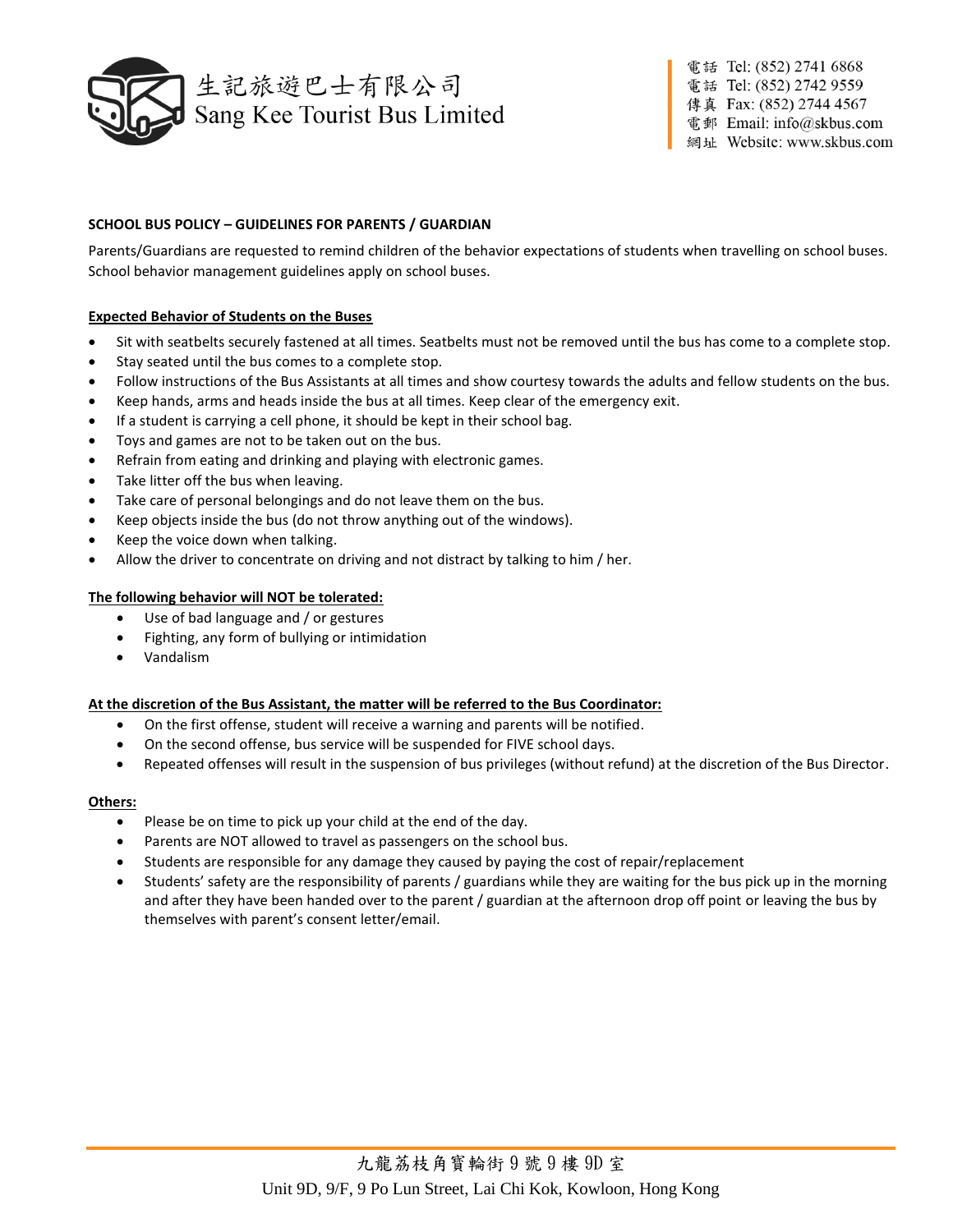

# **Payment for School Bus Fee**

Once student has signed up for the service, it constitutes a continuous and entire full academic year contract of the bus service. A non- refundable deposit fee of HK\$500 is required to secure your seat, which will be deducted in Aug bus fee. The bus fee shall be paid in five instalments (in Aug, Nov, Jan, Mar, May) for each school calendar year. First payment includes bus fee for Aug (@35%), Sept & Oct, 2<sup>nd</sup> payment for Nov & Dec, and bi-monthly thereafter in Jan, Mar and May. Bus fee must be settled in advance according to the given time period. Failure of full payment may result in suspension of bus service until payment is fully received. In case of school closure during normal school calendar month (under any circumstances), no refund will be made and Sang Kee is entitled to charge 50% of monthly fee for each month of school closure. All prepaid and unutilized school bus fee, if any, will be carried forward to the next payment.

Our company had developed a standard policy for special school bus fee arrangement during face–to-face class suspension period due to epidemic such as Covid-19 announced by the Education Bureau:

|                                  |            | No. of school                     |          |          |         |
|----------------------------------|------------|-----------------------------------|----------|----------|---------|
| days*<br>$2022 - 2023$           |            | Actual School Bus Service Days ** |          |          |         |
|                                  | Aug        | 8                                 | N/A      | N/A      | N/A     |
|                                  | Sept       | 21                                | $\leq$ 6 | $7 - 12$ | $>=13$  |
|                                  | Oct        | 15                                | $\leq$ 5 | $6-8$    | $>= 9$  |
|                                  | <b>Nov</b> | 21                                | $\leq$ 6 | $7-12$   | $>= 13$ |
|                                  | Dec        | 10                                | $\leq$ 3 | $4 - 6$  | $>= 7$  |
| Month                            | Jan        | 15                                | $\leq$ 5 | $6-8$    | $>= 9$  |
|                                  | Feb        | 20                                | $\leq$ 6 | $7 - 11$ | $>=12$  |
|                                  | Mar        | 22                                | $\leq$ 7 | $8 - 12$ | $>= 13$ |
|                                  | Apr        | 13                                | $\leq$ 4 | $5 - 7$  | $>= 8$  |
|                                  | May        | 21                                | $\leq$ 6 | $7-12$   | $>=13$  |
|                                  | Jun        | 18                                | $\leq$ 5 | $6 - 10$ | $>=11$  |
|                                  |            |                                   |          |          |         |
| <b>Sliding Scale</b>             |            | 30%                               | 55%      |          |         |
| Monthly school bus fee charges # |            | 50%                               | 70%      | 100%     |         |

\* No. of school days are based on the CAIS school calendar of 2022-2023

\*\* The range of Actual School Bus Service Days is calculated based on the "No. of school days" x "% of the Sliding Scale", and its round to the nearest integer. Once bus service is provided as per school's instruction, it will be counted as 1 day even for single trip.

# We reserve the right to adjust this calculation in consideration of actual operational circumstances.

The charges of the school bus fee is calculate based on the actual number of school bus service days in a month. Example 1: Assuming there are (10) actual school bus service days in February, based on the above rate table, it falls into the 55% sliding scale column, meaning the school bus fee charges is 70% for the February month.

In addition, should there be **a full month school closure**, we shall cap the 50% bus fee at HK\$1150.The discounted school bus fees will be used for paying the salary to our bus mothers, drivers and other fixed cost, in order to keep the school bus team readily for service once school resumes.

# **Cancellation Policy**

Predictable and consistent bus payments are vital to retaining responsible bus drivers and mothers to serve the students. No selective month(s)/ day (s) of usage will be allowed. Therefore, bus service cancellation due to school break / school closures (due to whatever reason) is strongly discouraged. For cancellation, parents are required to inform the bus company in written notice **ONE full month** in advance from the effective date of termination of service. As bus fees is calculated on a monthly basis and paid fee will not be refund (except withdrawal from the rest of whole academic year). Once cancelled, it means the bus service of that month will be cancelled. Moreover, the pre-paid and unutilized month of that bi-monthly installment, if any, will be refunded.